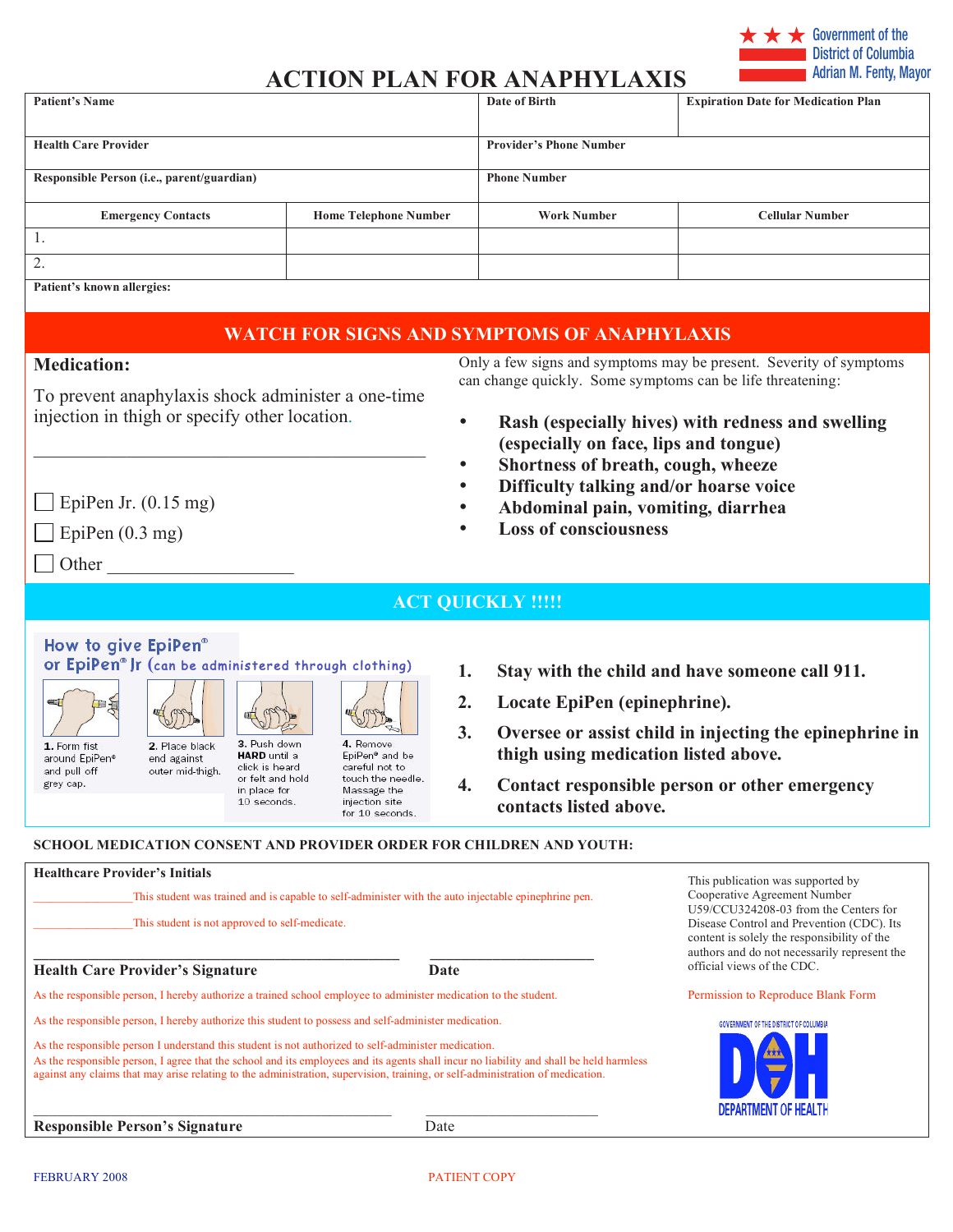#### **DISTRICT OF COLUMBIA DEPARTMENT OF HEALTH SCHOOL HEALTH PROGRAM STUDENT HEALTH AUTHORIZATION FORMS**

| Name of Student:                                                | Date of Birth:<br><u> 1989 - Johann Stein, mars an de Britannich (b. 1989)</u>                                                                                                                                                                                                                       |  |  |
|-----------------------------------------------------------------|------------------------------------------------------------------------------------------------------------------------------------------------------------------------------------------------------------------------------------------------------------------------------------------------------|--|--|
|                                                                 | School: School: Social Security #: Social Security #:                                                                                                                                                                                                                                                |  |  |
| Grade:                                                          |                                                                                                                                                                                                                                                                                                      |  |  |
|                                                                 | PART I: PARENT/GUARDIAN CONSENT FORM                                                                                                                                                                                                                                                                 |  |  |
|                                                                 |                                                                                                                                                                                                                                                                                                      |  |  |
| Parent/Guardian: Please complete and sign this form.            |                                                                                                                                                                                                                                                                                                      |  |  |
|                                                                 | I hereby request and authorize the school nurse/licensed practical nurse/certified DCPS personnel<br>to administer prescribed medications as directed by the physician to my son/daughter.                                                                                                           |  |  |
|                                                                 | Student's Name                                                                                                                                                                                                                                                                                       |  |  |
|                                                                 | I have received and read a copy of the procedures for medication authorization and agree to assume<br>responsibilities as required. This medication is a new or new or new or new or new or new or new or new or new or new or new or new or new or new or new or new or new or new or new or $\sim$ |  |  |
|                                                                 | prescription. If this is a new prescription, enter the date and time of first dose given at home.                                                                                                                                                                                                    |  |  |
|                                                                 |                                                                                                                                                                                                                                                                                                      |  |  |
|                                                                 |                                                                                                                                                                                                                                                                                                      |  |  |
|                                                                 |                                                                                                                                                                                                                                                                                                      |  |  |
| Signature of Parent/Guardian                                    | Relationship                                                                                                                                                                                                                                                                                         |  |  |
|                                                                 |                                                                                                                                                                                                                                                                                                      |  |  |
| Please take this form to the student's physician for completion |                                                                                                                                                                                                                                                                                                      |  |  |
|                                                                 | PART II: PHYSICIAN'S MEDICATION AUTHORIZATION ORDER                                                                                                                                                                                                                                                  |  |  |
|                                                                 | Physician: Please complete and sign this medication authorization order.                                                                                                                                                                                                                             |  |  |
|                                                                 |                                                                                                                                                                                                                                                                                                      |  |  |
|                                                                 | Name of Student: <u>Date of Birth:</u>                                                                                                                                                                                                                                                               |  |  |
|                                                                 |                                                                                                                                                                                                                                                                                                      |  |  |
|                                                                 |                                                                                                                                                                                                                                                                                                      |  |  |
|                                                                 | Dose:                                                                                                                                                                                                                                                                                                |  |  |
|                                                                 | Time and circumstances of administration at school:                                                                                                                                                                                                                                                  |  |  |
| Expected duration of                                            |                                                                                                                                                                                                                                                                                                      |  |  |
| administration:                                                 |                                                                                                                                                                                                                                                                                                      |  |  |
|                                                                 | Can reaction be expected? Yes No If yes, please describe:                                                                                                                                                                                                                                            |  |  |
|                                                                 | Physician's Name:                                                                                                                                                                                                                                                                                    |  |  |
|                                                                 | Physician's Address: Note and the material contract of the state of the state of the state of the state of the state of the state of the state of the state of the state of the state of the state of the state of the state o                                                                       |  |  |
|                                                                 | Telephone Number:                                                                                                                                                                                                                                                                                    |  |  |
| Physician's                                                     | Date:                                                                                                                                                                                                                                                                                                |  |  |
| Signature:                                                      |                                                                                                                                                                                                                                                                                                      |  |  |
|                                                                 |                                                                                                                                                                                                                                                                                                      |  |  |
| School Nurse                                                    | <b>DCPS</b> Qualified Staff                                                                                                                                                                                                                                                                          |  |  |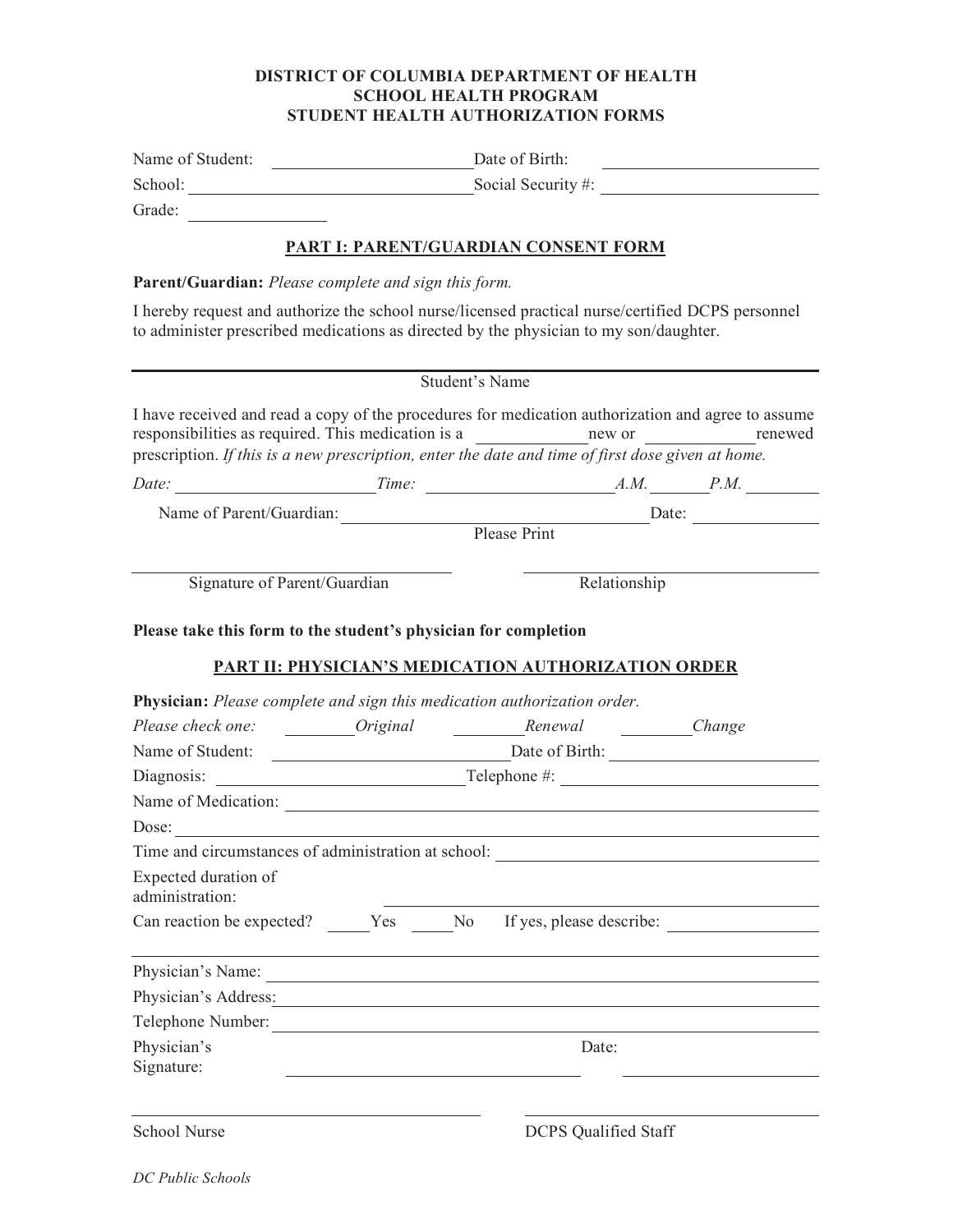

## **ACTION PLAN FOR ANAPHYLAXIS**

| <b>Patient's Name</b>                      |                              | Date of Birth                  | Expiration Date for Medication rian |
|--------------------------------------------|------------------------------|--------------------------------|-------------------------------------|
|                                            |                              |                                |                                     |
| <b>Health Care Provider</b>                |                              | <b>Provider's Phone Number</b> |                                     |
| Responsible Person (i.e., parent/guardian) |                              | <b>Phone Number</b>            |                                     |
| <b>Emergency Contacts</b>                  | <b>Home Telephone Number</b> | <b>Work Number</b>             | <b>Cellular Number</b>              |
|                                            |                              |                                |                                     |
| 2.                                         |                              |                                |                                     |
| Patient's known allergies:                 |                              |                                |                                     |

### **WATCH FOR SIGNS AND SYMPTOMS OF ANAPHYLAXIS**

### **Medication:**

To prevent anaphylaxis shock administer a one-time injection in thigh or specify other location.

\_\_\_\_\_\_\_\_\_\_\_\_\_\_\_\_\_\_\_\_\_\_\_\_\_\_\_\_\_\_\_\_\_\_\_\_\_\_\_\_\_\_

**Only a few signs and symptoms may be present. Severity of symptoms can change quickly. Some symptoms can be life threatening:**

- Rash (especially hives) with redness and swelling (especially on face, lips and tongue)
- Shortness of breath, cough, wheeze
- Difficulty talking and/or hoarse voice
- Abdominal pain, vomiting, diarrhea
- Loss of consciousness
- EpiPen Jr.  $(0.15 \text{ mg})$  $\Box$  EpiPen (0.3 mg)
- $\Box$  Other

**ACT QUICKLY !!!!!** 

How to give EpiPen®

or EpiPen<sup>®</sup> Jr (can be administered through clothing)



1. Form fist around EpiPen® and pull off grey cap.

3. Push down 2. Place black end against

**HARD** until a click is heard outer mid-thigh. or felt and hold in place for 10 seconds.

STOR 4. Remove EpiPen<sup>®</sup> and be careful not to touch the needle. Massage the injection site for 10 seconds.

- **1. Stay with the child and have someone call 911.**
- **2. Locate EpiPen (epinephrine).**

**3. Oversee or assist child in injecting the epinephrine in thigh using medication listed above.** 

**4. Contact responsible person or other emergency contacts listed above.**

#### **SCHOOL MEDICATION CONSENT AND PROVIDER'S ORDER FOR CHILDREN AND YOUTH:**

| <b>Healthcare Provider's Initials</b>                                                                                                                                                                                                                                     |      | This publication was supported by                                                                                                                                                                                                               |
|---------------------------------------------------------------------------------------------------------------------------------------------------------------------------------------------------------------------------------------------------------------------------|------|-------------------------------------------------------------------------------------------------------------------------------------------------------------------------------------------------------------------------------------------------|
| This student was trained and is capable to self-administer with the auto injectable epinephrine pen.                                                                                                                                                                      |      | Cooperative Agreement Number<br>U59/CCU324208-03 from the Centers for<br>Disease Control and Prevention (CDC). Its<br>content is solely the responsibility of the<br>authors and do not necessarily represent the<br>official views of the CDC. |
| This student is not approved to self-medicate.                                                                                                                                                                                                                            |      |                                                                                                                                                                                                                                                 |
| <b>Health Care Provider's Signature</b><br>Date                                                                                                                                                                                                                           |      |                                                                                                                                                                                                                                                 |
| As the Responsible Person, I hereby authorize a trained school employee to administer medication to the student.                                                                                                                                                          |      | Permission to Reproduce Blank Form                                                                                                                                                                                                              |
| As the Responsible Person, I hereby authorize this student to possess and self-administer medication.                                                                                                                                                                     |      | <b>GOVERNMENT OF THE DISTRICT OF COLUMBIA</b>                                                                                                                                                                                                   |
| As the responsible person I understand this student is not authorized to self-administer medication.                                                                                                                                                                      |      |                                                                                                                                                                                                                                                 |
| As the responsible person, I agree that the school and its employees and its agents shall incur no liability and shall be held harmless<br>against any claims that may arise relating to the administration, supervision, training, or self-administration of medication. |      |                                                                                                                                                                                                                                                 |
|                                                                                                                                                                                                                                                                           |      | <b>DEPARTMENT OF HEALTH</b>                                                                                                                                                                                                                     |
| <b>Responsible Person's Signature</b>                                                                                                                                                                                                                                     | Date |                                                                                                                                                                                                                                                 |